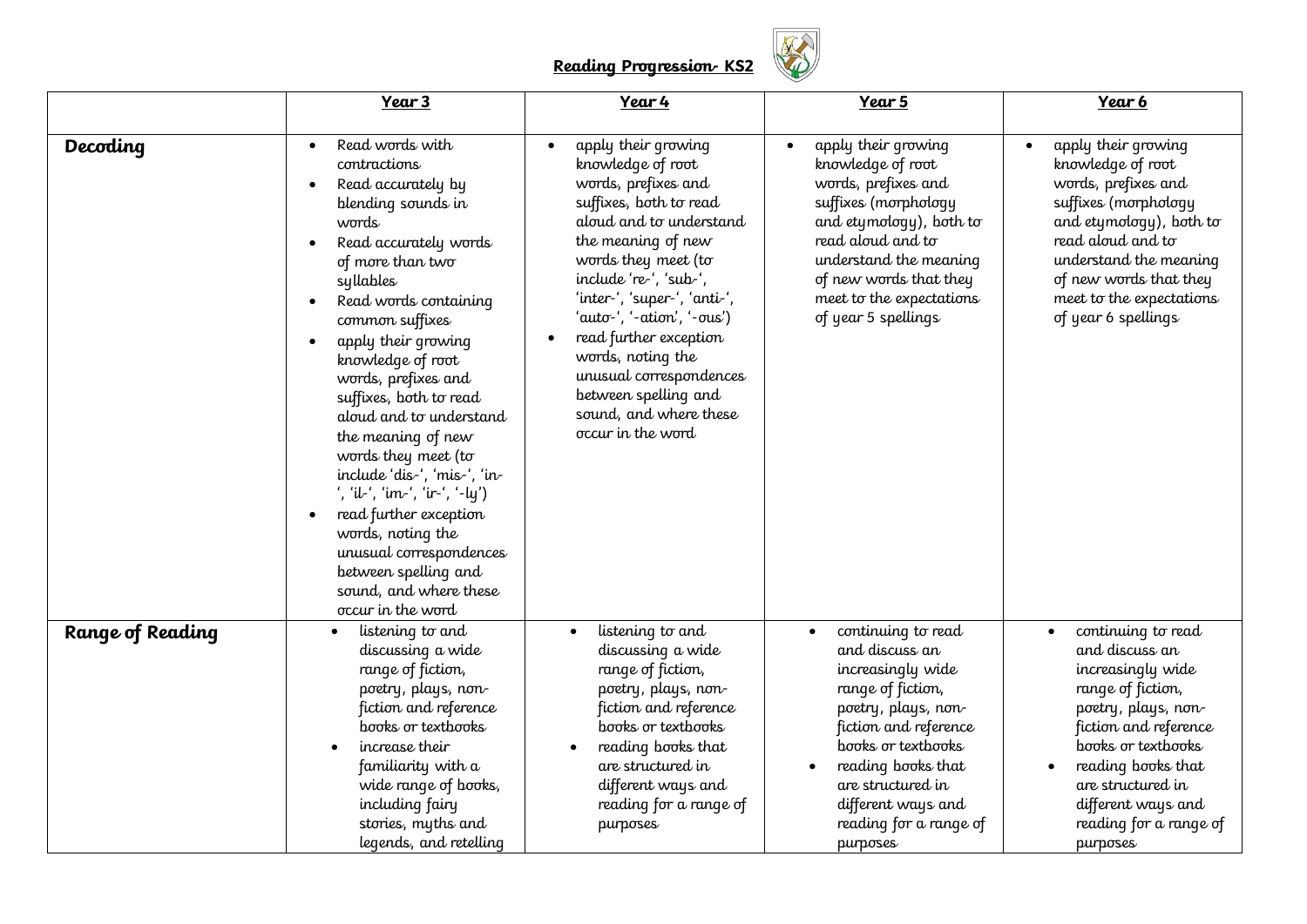|                        | some of these orally<br>*reading books that<br>are structured in<br>different ways and<br>reading for a range of<br>purposes                                                                                                                                                                                                                                                                                                                                                                                                                                                                                                                                               |                                                                                                                                                                                                                                                                                                                                                                                                                                                                                                                                                                                                                                                                                                                                                                           | making comparisons<br>within and across<br>books                                                                                                                                                                                                                                                                                                                                                                                                                                                                                                                                                                                                                                                                                                                                                                                                                                                                                                                                      | making comparisons<br>$\bullet$<br>within and across<br>books                                                                                                                                                                                                                                                                           |
|------------------------|----------------------------------------------------------------------------------------------------------------------------------------------------------------------------------------------------------------------------------------------------------------------------------------------------------------------------------------------------------------------------------------------------------------------------------------------------------------------------------------------------------------------------------------------------------------------------------------------------------------------------------------------------------------------------|---------------------------------------------------------------------------------------------------------------------------------------------------------------------------------------------------------------------------------------------------------------------------------------------------------------------------------------------------------------------------------------------------------------------------------------------------------------------------------------------------------------------------------------------------------------------------------------------------------------------------------------------------------------------------------------------------------------------------------------------------------------------------|---------------------------------------------------------------------------------------------------------------------------------------------------------------------------------------------------------------------------------------------------------------------------------------------------------------------------------------------------------------------------------------------------------------------------------------------------------------------------------------------------------------------------------------------------------------------------------------------------------------------------------------------------------------------------------------------------------------------------------------------------------------------------------------------------------------------------------------------------------------------------------------------------------------------------------------------------------------------------------------|-----------------------------------------------------------------------------------------------------------------------------------------------------------------------------------------------------------------------------------------------------------------------------------------------------------------------------------------|
| Familiarity with texts | increasing their<br>$\bullet$<br>familiarity with a wide<br>range of books, including<br>fairy stories, myths and<br>legends, and retelling<br>some of these orally<br>Recognise themes in age-<br>$\bullet$<br>appropriate texts, such as<br>the triumph of good over<br>evil<br>Recognise conventions in<br>٠<br>age-appropriate texts e.g.<br>the use of magical<br>devices in fairy stories<br>and folk tales, or the use<br>of first person in diaries<br>Begin to discuss how<br>$\bullet$<br>language, structure and<br>presentation help the<br>reader to understand the<br>text<br>identifying themes and<br>$\bullet$<br>conventions in a wide<br>range of books | increasing their familiarity<br>with a wide range of books,<br>including fairy stories,<br>myths and legends, and<br>retelling some of these<br>orally<br>identifying themes and<br>conventions in a wide range<br>of books<br>Explore underlying themes<br>and ideas<br>Recognise conventions in<br>age-appropriate texts, such<br>as the use of 'the power of<br>3' (wishes, characters, e.g.<br>the king's 3 sons etc.) in<br>fairy stories and folk tales<br>Recognise themes in age-<br>appropriate texts, such as<br>bullying<br>Identify similarities in<br>themes and conventions<br>across a range of books<br>Identify specific techniques,<br>$\bullet$<br>e.g. simile, metaphor,<br>repetition, exaggeration and<br>explain the effect on them<br>as a reader | increasing their<br>familiarity with a wide<br>range of books, including<br>myths, legends and<br>traditional stories,<br>modern fiction, fiction<br>from our literary heritage,<br>and books from other<br>cultures and traditions<br>identifying and<br>$\bullet$<br>discussing themes and<br>conventions in and across<br>a wide range of writing<br>'heroism' or 'loss', across<br>a range of age-<br>appropriate texts,<br>explaining the theme in<br>the context of the writing<br>Discuss how the<br>$\bullet$<br>organisation of a text<br>supports its purpose, e.g.<br>persuading, explaining,<br>informing etc.<br>Identify and comment on<br>$\bullet$<br>genre-specific language<br>features used in age-<br>appropriate texts, e.g.<br>related language to<br>convey information in a<br>non-fiction text<br>Understand and begin to<br>use technical terms to<br>discuss language effects,<br>e.g. simile, metaphor,<br>personification, with<br>reference to the text | increasing their<br>familiarity with a wide<br>range of books, including<br>myths, legends and<br>traditional stories,<br>modern fiction, fiction<br>from our literary heritage,<br>and books from other<br>cultures and traditions<br>identifying and<br>discussing themes and<br>conventions in and across<br>a wide range of writing |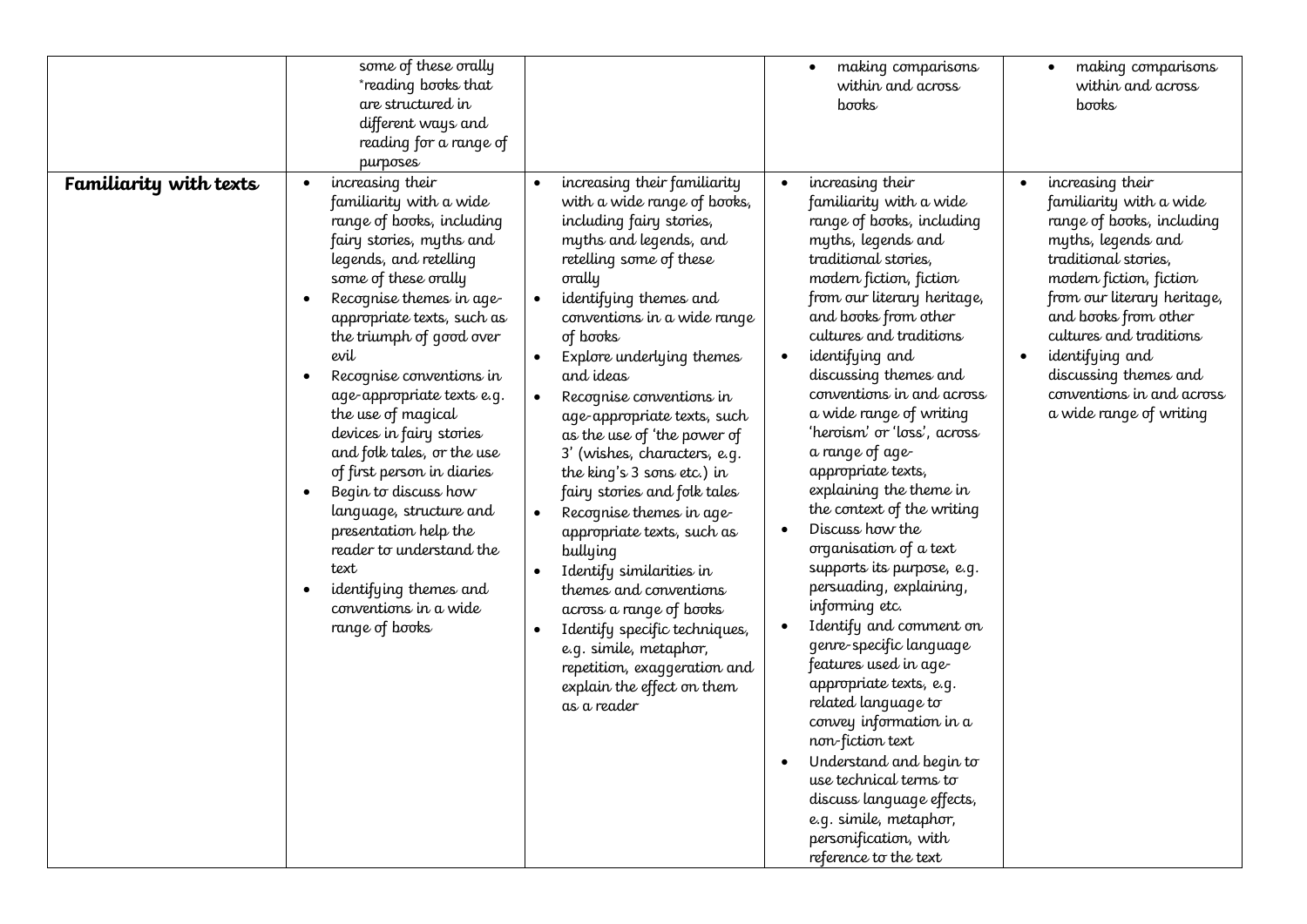| Poetry & Performance            | preparing poems and<br>$\bullet$<br>play scripts to read aloud<br>and to perform, showing<br>understanding through<br>intonation, tone, volume<br>and action<br>recognising some different<br>$\bullet$<br>forms of poetry                                                                                                              | preparing poems and<br>play scripts to read aloud<br>and to perform, showing<br>understanding through<br>intonation, tone, volume<br>and action Recognise<br>some different forms of<br>poetry [Haiku, nonsense,<br>List poems Kennings]                                                                                                                                                            | learning a wider range of<br>$\bullet$<br>poetry by heart<br>preparing poems and<br>$\bullet$<br>plays to read aloud and<br>to perform, showing<br>understanding through<br>intonation, tone and<br>volume so that the<br>meaning is clear to an<br>audience                                                                                                            | learning a wider range of<br>poetry by heart<br>preparing poems and<br>plays to read aloud and<br>to perform, showing<br>understanding through<br>intonation, tone and<br>volume so that the<br>meaning is clear to an<br>audience                                                                                                            |
|---------------------------------|-----------------------------------------------------------------------------------------------------------------------------------------------------------------------------------------------------------------------------------------------------------------------------------------------------------------------------------------|-----------------------------------------------------------------------------------------------------------------------------------------------------------------------------------------------------------------------------------------------------------------------------------------------------------------------------------------------------------------------------------------------------|-------------------------------------------------------------------------------------------------------------------------------------------------------------------------------------------------------------------------------------------------------------------------------------------------------------------------------------------------------------------------|-----------------------------------------------------------------------------------------------------------------------------------------------------------------------------------------------------------------------------------------------------------------------------------------------------------------------------------------------|
| Word meanings                   | using dictionaries to<br>$\bullet$<br>check the meaning of<br>words that they have<br>read<br>Use known strategies<br>appropriately to<br>establish meaning, in<br>books that can be read<br>independently<br>Self-correct misread<br>words when reading<br>age-appropriate texts<br>and discuss the meaning<br>of new words in context | using dictionaries to<br>check the meaning of<br>words that they have<br>read<br>Use known strategies<br>appropriately to establish<br>meaning<br>Self-correct misread words<br>$\bullet$<br>when reading age-<br>appropriate texts and<br>suggest the meaning of<br>new words in context<br>Discuss understanding as it<br>$\bullet$<br>develops and explain the<br>meaning of words in<br>context | Use contextual and genre<br>$\bullet$<br>knowledge to determine<br>alternate meanings of<br>known words                                                                                                                                                                                                                                                                 | Identify and comment on<br>genre-specific language<br>features used in age<br>appropriate texts, e.g.<br>shades of meaning<br>between similar words                                                                                                                                                                                           |
| Comprehension:<br>Understanding | checking that the text<br>makes sense to them,<br>discussing their<br>understanding and<br>explaining the meaning<br>of words in context<br>Show understanding of<br>the main points drawn<br>from more than one<br>paragraph<br>asking questions to<br>improve their<br>understanding of a text<br>Extract information from            | checking that the text<br>makes sense to them,<br>discussing their<br>understanding and<br>explaining the meaning<br>of words in context<br>asking questions to<br>improve their<br>understanding of a text<br>identifying main ideas<br>drawn from more than<br>one paragraph and<br>summarising these<br>Summarise main details<br>$\bullet$                                                      | checking that the book<br>$\bullet$<br>makes sense to them,<br>discussing their<br>understanding and<br>exploring the meaning of<br>words in context<br>asking questions to<br>$\bullet$<br>improve their<br>understanding<br>summarising the main<br>$\bullet$<br>ideas drawn from more<br>than one paragraph,<br>identifying key details to<br>support the main ideas | checking that the book<br>$\bullet$<br>makes sense to them,<br>discussing their<br>understanding and<br>exploring the meaning of<br>words in context<br>asking questions to<br>improve their<br>understanding<br>summarising the main<br>ideas drawn from more<br>than one paragraph,<br>identifying key details to<br>support the main ideas |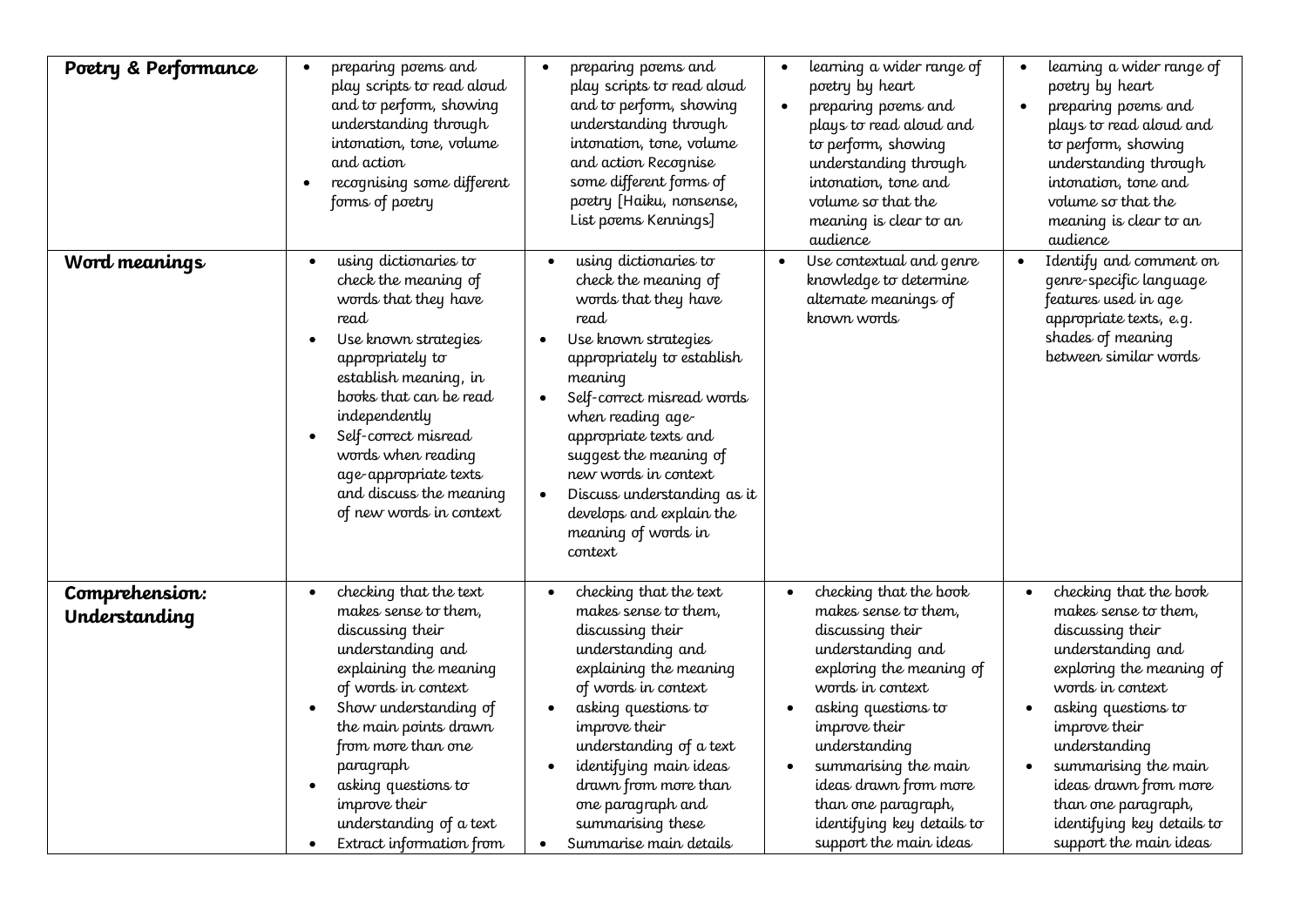|            | the text and make notes<br>using reference to the<br>text<br>identifying main ideas<br>drawn from more than<br>one paragraph and<br>summarising these<br>Begin to use vocabulary<br>from the text to support<br>responses and<br>explanations<br>Summarise the main<br>details from more than<br>one paragraph in a few<br>sentences, using<br>vocabulary from the text                                                        | from more than one<br>paragraph in a few<br>sentences accurately and<br>succinctly using, using<br>vocabulary from the text<br>Understand how<br>$\bullet$<br>paragraphs are used to<br>order and build up ideas<br>and can be used by readers<br>to monitor and summarise<br>Use specific vocabulary<br>$\bullet$<br>and ideas expressed in the<br>text to support own<br>responses, explanations<br>and own views                                                                     | Ask pertinent and helpful<br>questions to improve their<br>understanding of a text<br>Understand what they<br>$\bullet$<br>read, in books they can<br>read independently, by<br>checking that the text<br>makes sense to them,<br>discussing their<br>understanding and<br>explaining the meaning of<br>words in context                                                                   | Produce a succinct<br>summary, paraphrasing<br>the main ideas from across<br>the text or a range of<br>sources                                                                                                                                                                                                                                                                                                                                                                                                                                                                              |
|------------|--------------------------------------------------------------------------------------------------------------------------------------------------------------------------------------------------------------------------------------------------------------------------------------------------------------------------------------------------------------------------------------------------------------------------------|-----------------------------------------------------------------------------------------------------------------------------------------------------------------------------------------------------------------------------------------------------------------------------------------------------------------------------------------------------------------------------------------------------------------------------------------------------------------------------------------|--------------------------------------------------------------------------------------------------------------------------------------------------------------------------------------------------------------------------------------------------------------------------------------------------------------------------------------------------------------------------------------------|---------------------------------------------------------------------------------------------------------------------------------------------------------------------------------------------------------------------------------------------------------------------------------------------------------------------------------------------------------------------------------------------------------------------------------------------------------------------------------------------------------------------------------------------------------------------------------------------|
| Inference  | drawing inferences such<br>as inferring characters'<br>feelings, thoughts and<br>motives from their<br>actions, and justifying<br>inferences with evidence<br>Discuss the actions of<br>$\bullet$<br>characters<br>Draw generally accurate<br>inferences such as<br>inferring character's<br>feelings form their<br>thoughts and acitons,<br>sometimes, but not<br>always, fully supported<br>through reference to the<br>text | drawing inferences such<br>as inferring characters'<br>feelings, thoughts and<br>motives from their<br>actions, and justifying<br>inferences with evidence<br>Draw generally accurate<br>$\bullet$<br>inferences including<br>inferring a character's<br>motives from their thoughts<br>and actions, sometimes<br>supported through reference<br>to the text<br>Discuss how speech can<br>$\bullet$<br>show a character's emotions<br>Infer underlying themes and<br>$\bullet$<br>ideas | drawing inferences such<br>$\bullet$<br>as inferring characters'<br>feelings, thoughts and<br>motives from their<br>actions, and justifying<br>inferences with evidence<br>Begin to make links between $\vert \bullet \vert$<br>the authors' use of language<br>and the inferences drawn<br>Refer accurately to elements<br>from across the text to<br>support predictions and<br>opinions | drawing inferences such as<br>inferring characters'<br>feelings, thoughts and<br>motives from their actions,<br>and justifying inferences<br>with evidence<br>Refer to the text to support<br>predictions and opinions<br>(expanding responses to<br>provide Evidence +<br>Explanation)<br>Begin to see how inferences<br>$\bullet$<br>draw on the connotations of<br>words, their use in context<br>and that they can be<br>cumulative, as clues are<br>picked up through a text,<br>e.g. action and dialogue (as<br>well as descriptive<br>language) enable inferences<br>to be developed |
| Prediction | predicting what might<br>happen from details                                                                                                                                                                                                                                                                                                                                                                                   | predicting what might<br>happen from details                                                                                                                                                                                                                                                                                                                                                                                                                                            | Make predictions and<br>$\bullet$<br>express opinions,                                                                                                                                                                                                                                                                                                                                     | Make predictions and<br>express opinions,                                                                                                                                                                                                                                                                                                                                                                                                                                                                                                                                                   |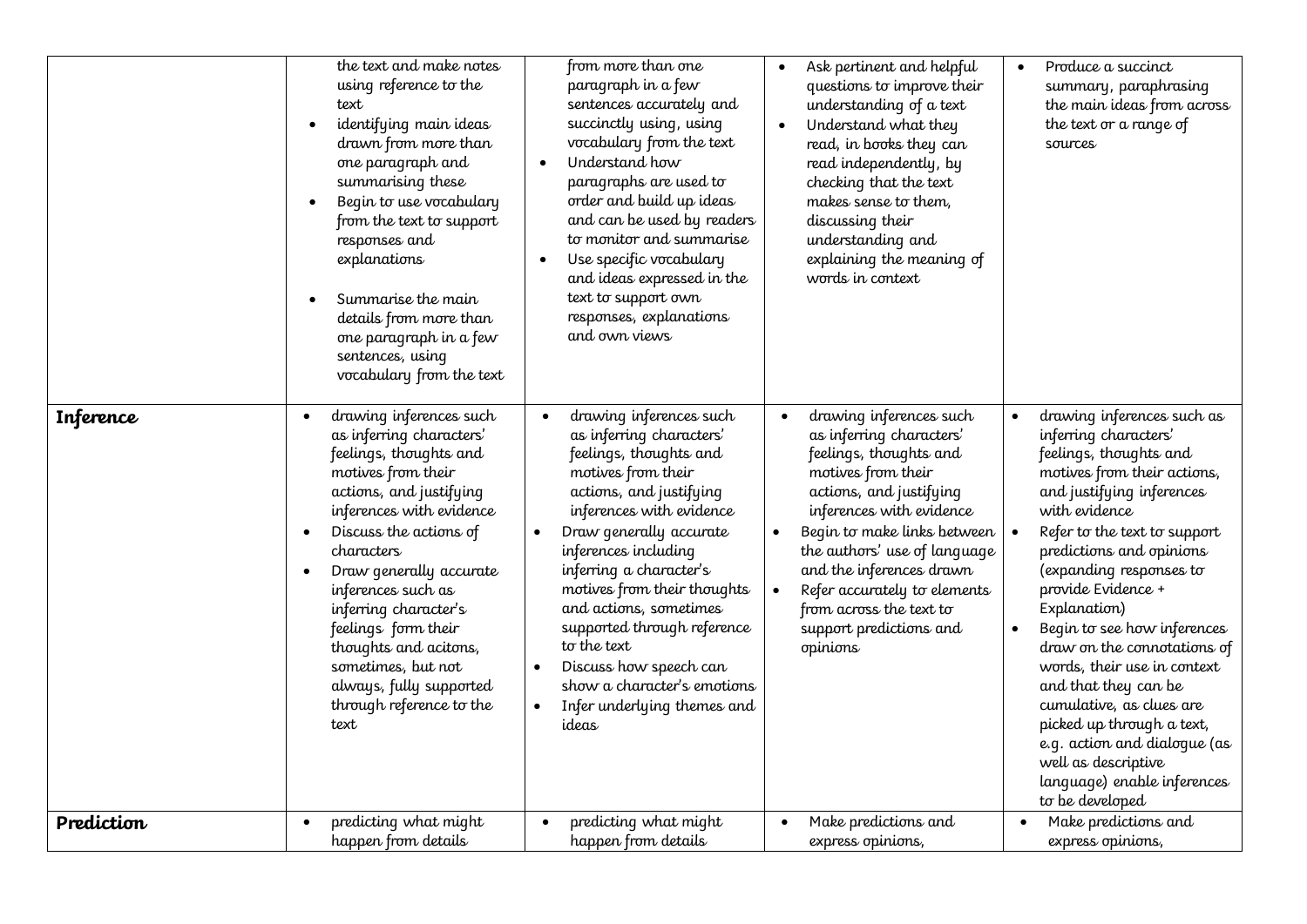| <b>Authorial Intent</b> | stated<br>Make plausible<br>$\bullet$<br>predictions based on<br>knowledge of the text<br>discussing words and<br>$\bullet$<br>phrases that capture the<br>reader's interest and<br>imagination<br>Identify specific language<br>$\bullet$<br>which contributes to the<br>development of meaning<br>Discuss the effect specific<br>$\bullet$<br>language has on the<br>reader | stated and implied<br>Make plausible predictions<br>based on knowledge of the<br>text<br>Predict from details implied<br>discussing words and<br>$\bullet$<br>phrases that capture the<br>reader's interest and<br>imagination<br>identifying how<br>language, structure, and<br>presentation contribute to<br>meaning<br>Discuss how language used<br>has an effect on the reader<br>Notice and discuss the<br>$\bullet$<br>author's choice and order of<br>content linked to purpose.<br>For example Why has the<br>author started the story in<br>the middle of the events?<br>Why has the author<br>included that the Vikings<br>created beautiful jewellery? | explaining and justifying<br>these with reference to the<br>text<br>identifying how<br>$\bullet$<br>language, structure and<br>presentation contribute to<br>meaning<br>discuss and evaluate how<br>$\bullet$<br>authors use language,<br>including figurative<br>language, considering the<br>impact on the reader<br>Identify and explain the<br>author's point of view with<br>reference to the text<br>Consider the similarities and<br>$\bullet$<br>differences in approaches<br>taken and viewpoints of<br>authors and of fictional<br>characters | explaining and justifying<br>these with reference to the<br>text<br>identifying how<br>language, structure and<br>presentation contribute to<br>meaning<br>discuss and evaluate how<br>authors use language,<br>including figurative<br>language, considering the<br>impact on the reader                                                                                                        |
|-------------------------|-------------------------------------------------------------------------------------------------------------------------------------------------------------------------------------------------------------------------------------------------------------------------------------------------------------------------------------------------------------------------------|-------------------------------------------------------------------------------------------------------------------------------------------------------------------------------------------------------------------------------------------------------------------------------------------------------------------------------------------------------------------------------------------------------------------------------------------------------------------------------------------------------------------------------------------------------------------------------------------------------------------------------------------------------------------|---------------------------------------------------------------------------------------------------------------------------------------------------------------------------------------------------------------------------------------------------------------------------------------------------------------------------------------------------------------------------------------------------------------------------------------------------------------------------------------------------------------------------------------------------------|--------------------------------------------------------------------------------------------------------------------------------------------------------------------------------------------------------------------------------------------------------------------------------------------------------------------------------------------------------------------------------------------------|
| Non-fiction             | retrieve and record<br>$\bullet$<br>information from non-<br>fiction<br>Uses text features to<br>locate information e.g.<br>contents, indices,<br>subheadings<br>Begin to recognise fact<br>and opinion in non<br>fiction texts<br>Locate information using<br>skimming, scanning and<br>text marking                                                                         | retrieve and record<br>information from non-<br>fiction<br>Identify a range of<br>presentational devices used<br>to quide the reader in non-<br>fiction, e.g. appropriate<br>subheadings<br>Recognise and distinguish<br>$\bullet$<br>between fact and opinion<br>in nonfiction texts<br>Use features to locate<br>information e.g. contents,<br>indices, subheadings<br>Locate information using<br>skimming, scanning and                                                                                                                                                                                                                                       | distinguish between<br>statements of fact<br>and opinion and<br>understand why this<br>is important to<br>interpreting the text<br>retrieve, record and<br>present information<br>from non-fiction<br>Retrieve and record<br>information from non-<br>fiction by using features<br>to locate information<br>e.g. contents, indices,<br>subheadings<br>Skim and scan<br>$\bullet$                                                                                                                                                                        | distinguish between<br>$\bullet$<br>statements of fact<br>and opinion and<br>recognise in the<br>language used by<br>authors to influence<br>readers<br>retrieve, record and<br>$\bullet$<br>present information<br>from non-fiction<br>Skim and scan<br>$\bullet$<br>efficiently to extract<br>information from age-<br>appropriate texts and<br>make well organised<br>notes of the main ideas |